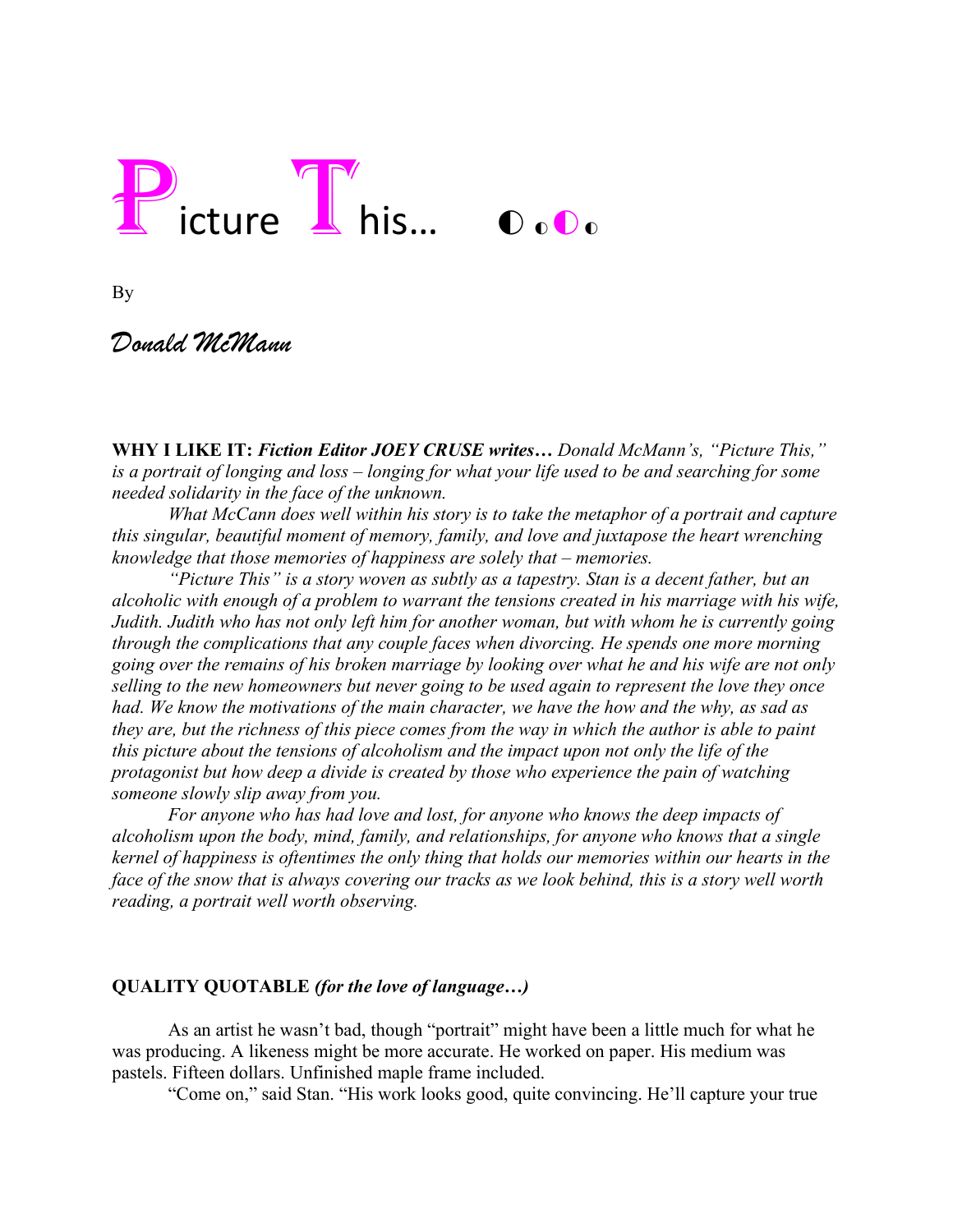beauty."

"My true beauty," she laughed, "as opposed to all that false beauty I usually parade around."

#### **PICTURE THIS**

by

### Donald McMann

#### **The Final, Final Visit**

Stan hadn't planned on another visit to the cottage, yet here he was. One more last time. He'd sold it the previous Tuesday. Furnished. Right down to the dishes and bedding. The new owners took it all. Twenty-seven years of accumulation. Now, it was nearly gone. Closing was in three days. He and Judith would split the proceeds just as they had when the house was sold. Splitting was what they did now.

"I'm completely unsentimental about the place," he'd told his daughter Ruth. "It's just one more closed chapter. Closed with a big thud." But here he was. Once more he looked up at those huge log beams, the skeleton that supported sixteen feet of open space. Once more he ran his fingers over the stone fireplace. Cold now. But he thought back to all those fires. Kids wrapped up in Hudson's Bay blankets. Adults sipping a good Malbec. Marshmallows impaled on sharp sticks. And now he stood at the window and looked out at the lake. It was choppy and gray, the same color as the sky. Ice was already forming, mini-bergs bobbing up and down in the water—building up along the shore. The place was quiet with only the sound of the wind and somewhere a branch scraping against a log wall. *I should prune that*, he thought. And then, *Nope. Those days are over. A lot of things are over.*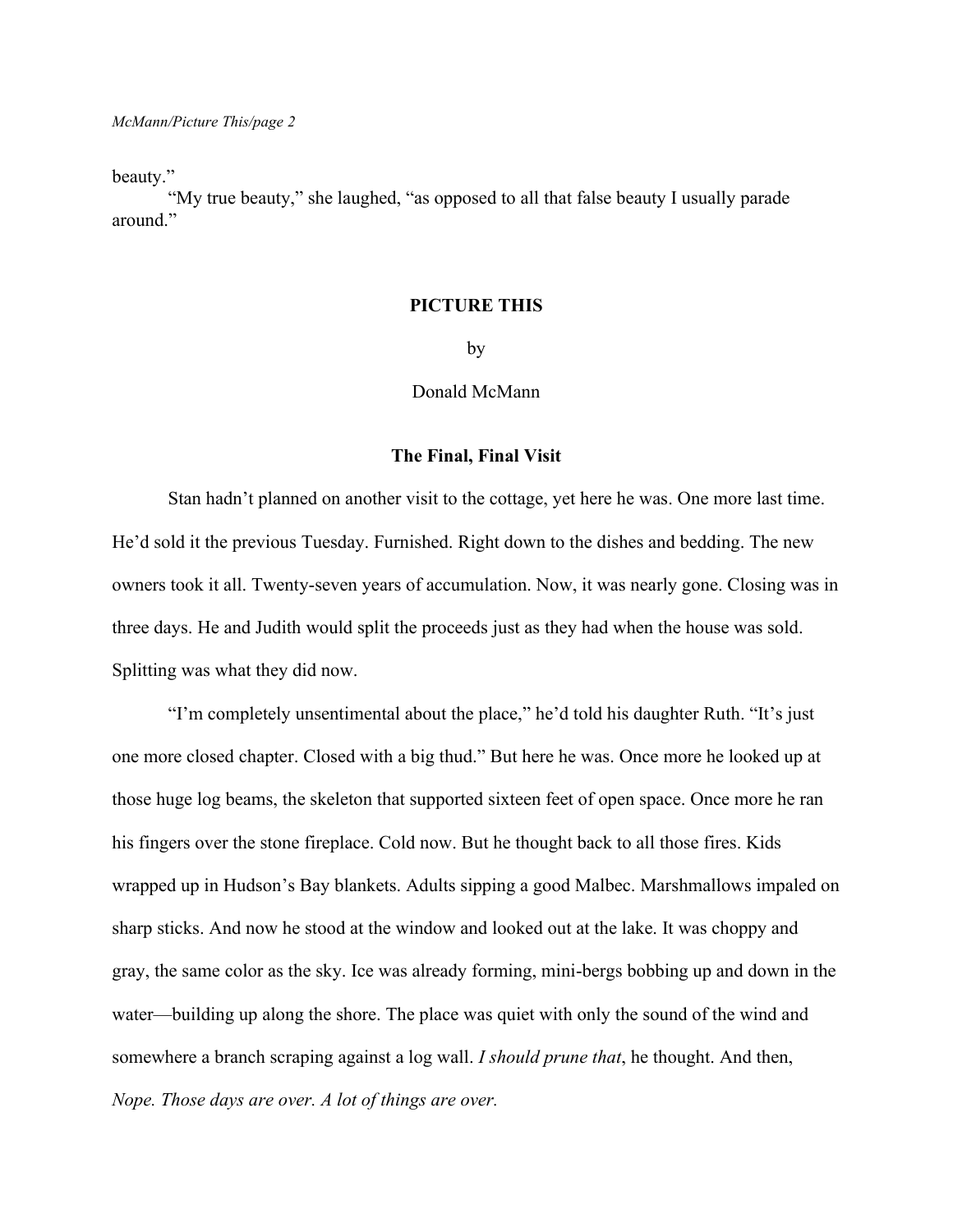Stan and Ruth had gone through the place gathering up personal things—photographs, lost bathing suits found too late now. Three dusty, part bottles of Johnnie Black that Judith had apparently kept from him in the back of the utility room. Mystery solved. It hadn't been those alcoholic mice after all.

But something had brought him back. The picture. The picture of Judith, like the scotch, hidden. Kept from him.

### **The End**

Stan and Judith had quarreled that last morning. He'd been up since 6:30. As usual. He'd made coffee. As usual. He'd made bacon and toast. As usual. Judith came down at ten to nine. Unusually late.

"Morning," he said.

"Morning."

Judith picked up a discarded section of *The Globe and Mail*. She opened it and held it up, but Stan couldn't tell whether she was reading or hiding. He got up from his chair. He poured a cup of black coffee for her and put some cold toast on a plate. He set them on the table in front of her but on his side of the open newspaper. He sat down. He stared at the paper. It was the business section. Not her usual choice. On the back was a full-color, full-page ad for an airline. Qantas? She turned the page, and in that split second when the newspaper was reduced to half its width, she saw him staring. She slammed the paper down on the table.

"What?"

"What do you mean, what?"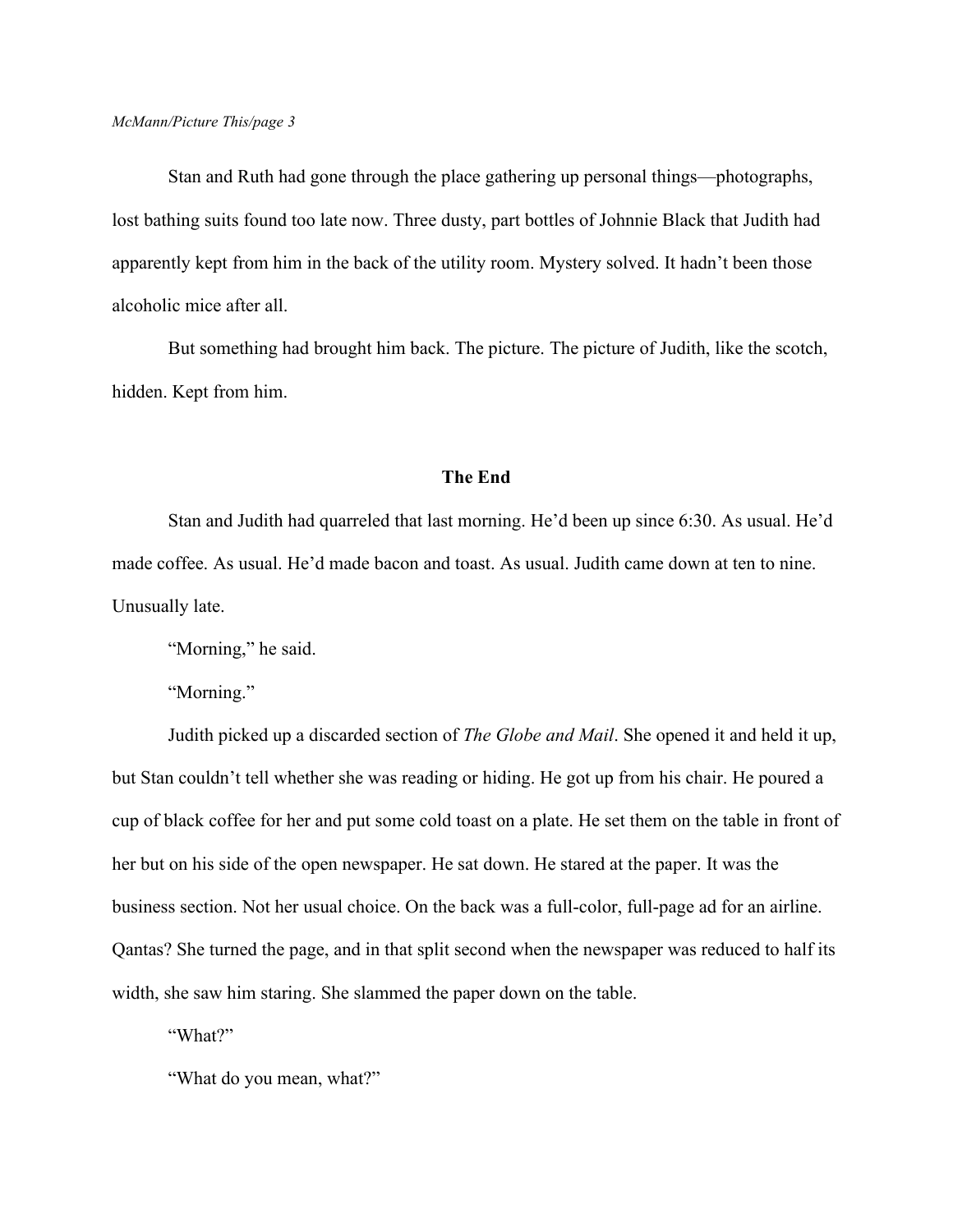"Look. If I want to go out in the evening, I'm allowed. If I want to stay out really late, I will." He watched butter from the toast begin a spreading stain on the newspaper.

"Four thirty?"

"Yes, four thirty. Or five thirty. Or the rest of my life. I don't live under a curfew. Not yours. Not even mine. You know what? I'm done. Take your guilt-flavored coffee and your guilt-flavored, cold, dried-up toast, and shove 'em up your ass."

"I don't know what to say. I…"

"You never have known what to say. But take it easy on yourself." Her voice was suddenly calm, almost gentle. "I'm done here, Stan. There's another person. I'm fifty-three. This is my last chance. I'm not going to mess this up. I've already talked with a lawyer. This should be easy. We're both grown-ups."

"But…"

"It's Irene, if you have to know."

"Irene Miller? But she's…a woman. Are you saying…?"

"Yup. That's what I'm saying, Stan. I've been getting it on with another woman. And it's great. You should have seen us last night. No. Check that. You shouldn't have seen us. It's so great, we've got plans to move in together." She got up, strode over to the liquor cabinet, opened it, and poured some scotch into a glass. She put it down in front of Stan. Hard. A little of the golden-brown liquid splashed onto the tabletop. "Here," she said. "You might as well get an early start today. In fact, every day. I'm officially retired as the scotch cop. A toast to me." Stan picked up the glass. He drank.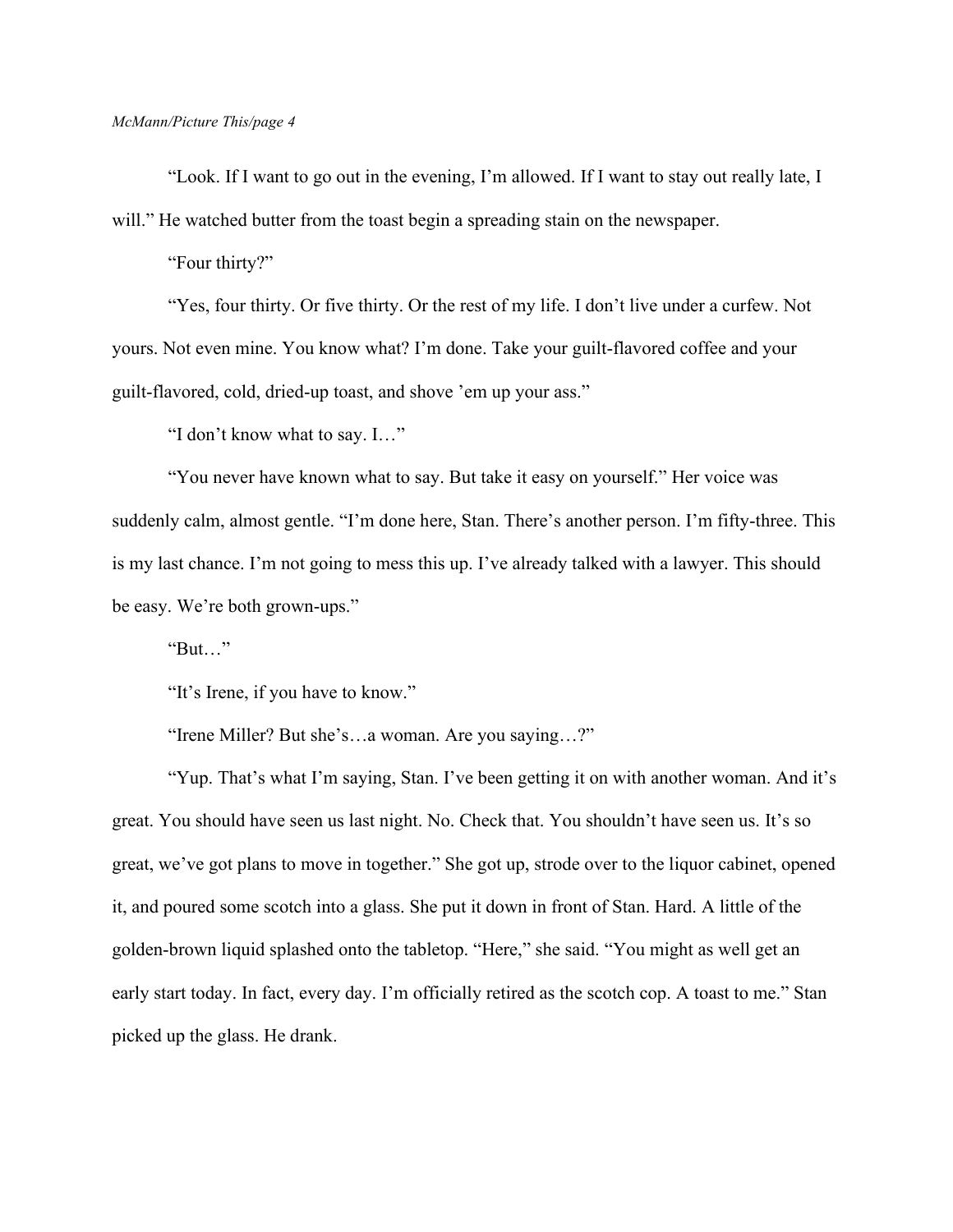#### **Too Long at the Fair**

It was July 1971. Hot. Sunny. The annual fair was on, and a thirteen-year-old Ruth wanted to go—with her two best friends. No parents.

"Absolutely not," said Stan. "You're not old enough. It's too dangerous. You're too young."

Ruth pounced. "It's a fair. It's meant for kids. I don't see people your age going on rides."

Stan was derailed. Judith, whose arguments had not developed much beyond saying "no," and then saying "no" again, but louder, was silenced. And this was only the opening round of negotiations. Before the weekend was over, Stan's car, loaded with three young teens, one skeptical mother, and one defeated father, pulled into the fairground's parking lot. Stan paid the admissions (another negotiating triumph for Ruth), and the terms of the bargain were reiterated: The girls would have four hours on their own, and they'd all meet back at the gate.

"Four hours," said Stan. "Not four hours and twenty minutes. Not four hours and ten minutes. Not even four hours and one minute."

"Oh, Dad. We'll meet you in around four hours. Don't worry. Have fun!" And she and her friends rushed into the crowd. Judith and Stan looked at each other. Hot. Damp with sweat. Jostled by other fairgoers. Suddenly Judith laughed—a big, hearty laugh that Stan hadn't heard lately. "Come on," she said. "Let's have some fun."

At a nearby booth Stan did his best to win Judith a large teddy bear, but it was almost as though some force was stopping that last bowling pin from falling even when Stan appeared to hit it dead center with that softball he was throwing. The operator really seemed to be pulling for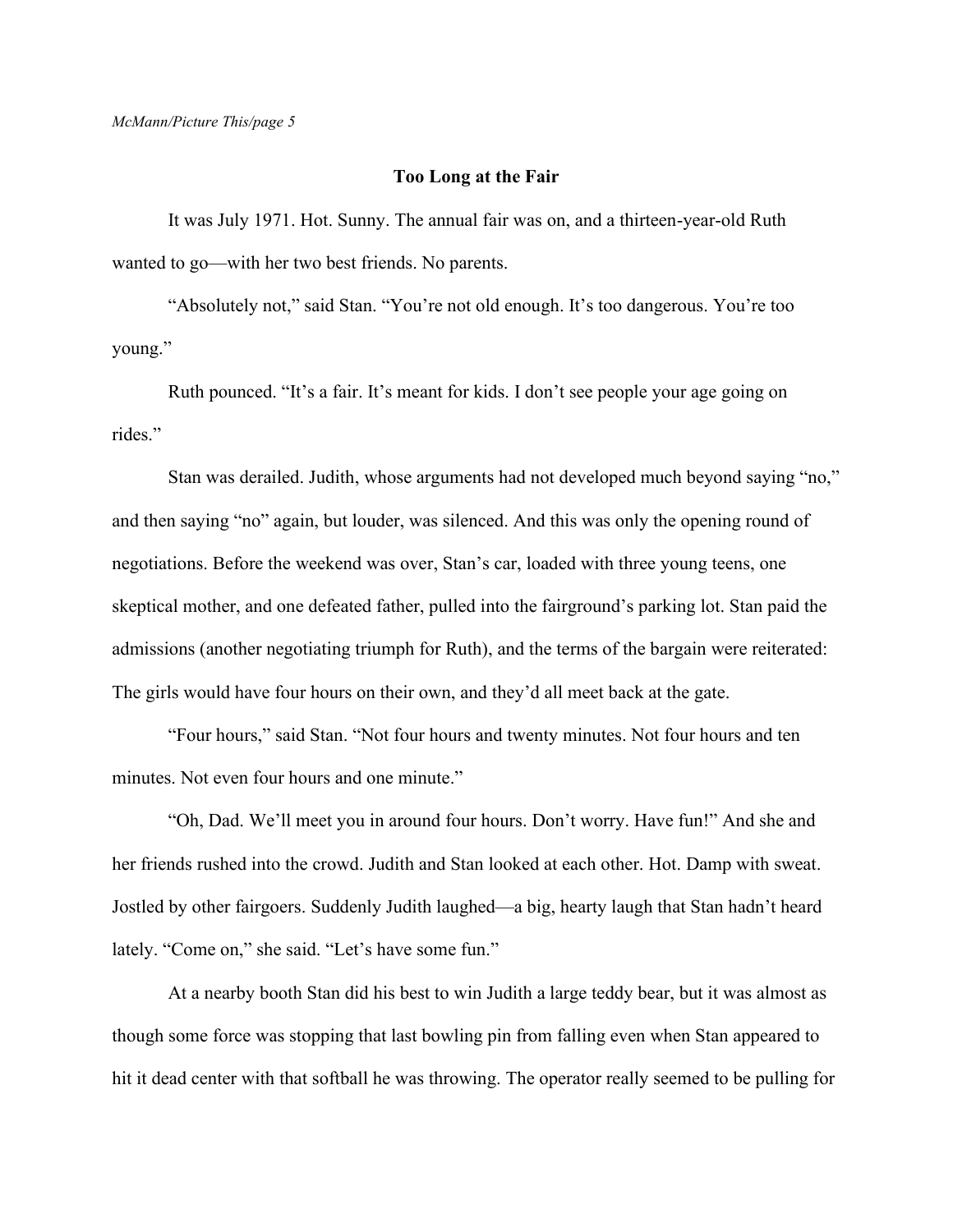Stan too.

"That's it, mister. It's all in the wrists. Just cock that wrist. Unload that sucker. Aw. Thought you had her there." Everyone was disappointed when Stan gave up after only eleven tries.

"It would have been a nuisance to carry, anyway, Slugger," said Judith. They each had a corn dog. *I'm gonna buy some antacids on the way home,* Stan thought. They toured the Shriners' Dream Home lottery prize and bought a book of tickets, secretly hoping not to win and face the challenges of having to oversee the move to its lot in a part of town where neither of them wanted to live, selling it once installed on its foundation, and then deciding what to do with all the furniture in case the new owners didn't want it.

"It's a lottery with only one loser: the guy whose ticket is drawn," said Stan.

"Only one," said Judith.

They laughed at the pig races and cooled down in the tent of the Dancing Waters. There were exhibit halls to tour. They began to slowly make their way back to the main entrance and Ruth and her friends. That's when they saw his outdoor booth: *Pierre de Beaubien, Renowned Portrait Artist, pupil of Pierre Montblanc, the grandson of Jean Montblanc, whose grandfather had studied with Edward Degas*. Fiftyish. Worn. He actually sported a beret. He had sweat stains under the arms of his faded black T-shirt. And then there was the Vandyke. Gray. A little patchy. As an artist he wasn't bad, though "portrait" might have been a little much for what he was producing. A likeness might be more accurate. He worked on paper. His medium was pastels. Fifteen dollars. Unfinished maple frame included.

"Come on," said Stan. "His work looks good, quite convincing. He'll capture your true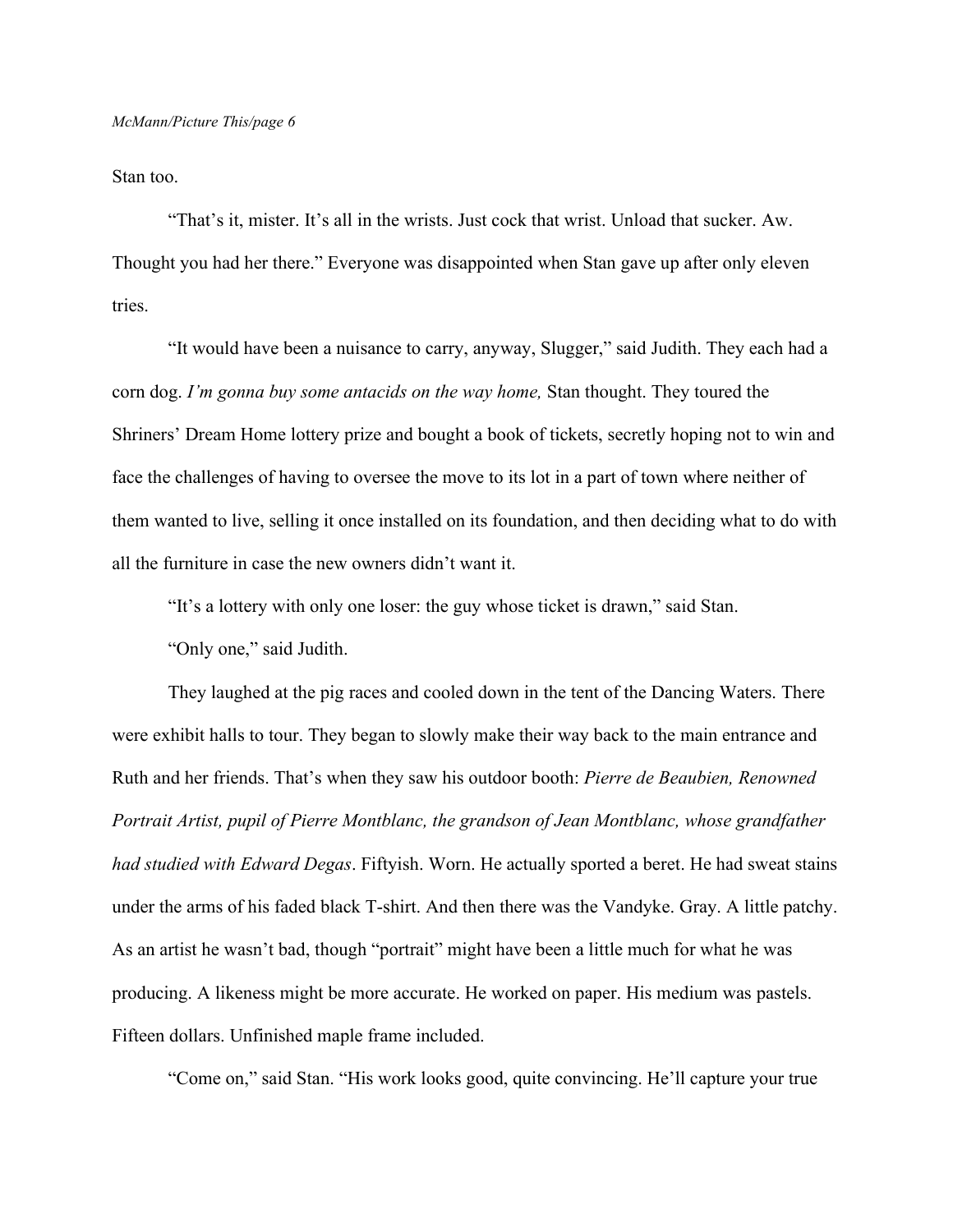beauty."

"My true beauty," she laughed, "as opposed to all that false beauty I usually parade around."

But she was convinced, and in an amazingly short time, there she was. On paper. Framed. Beautiful.

"He's totally got you," said Stan. "I love it. I love you."

Judith frowned. "It took a fifteen-dollar chalk sketch to awaken your passion?" She

laughed—a little. "Come on. Your turn," she said.

But Stan said nothing. Pointed to his watch.

"Oh, come on. It doesn't take long. Just a few minutes."

"Can't make them follow the rules if we don't." And then came the look. The Judith

look. She snatched the picture from his hands.

"Gimme that thing."

Ruth and her friends were waiting for them by the gate.

"Thought you guys were going to be late," said Ruth. "I was looking forward to grounding you." Ruth snatched the picture from her mother. "Mom. This looks great. I'm so glad you got that. Dad, where's yours?"

"Ran out of time. Didn't want to be grounded."

"Yeah," said Judith, "ran out of time and ran out of life. Spontaneous as a brick. And just as much fun."

Not much was said on the way home. Stan didn't see the picture again for another two and a half decades. Ruth was up in the master bedroom. Stan was checking out the utility room.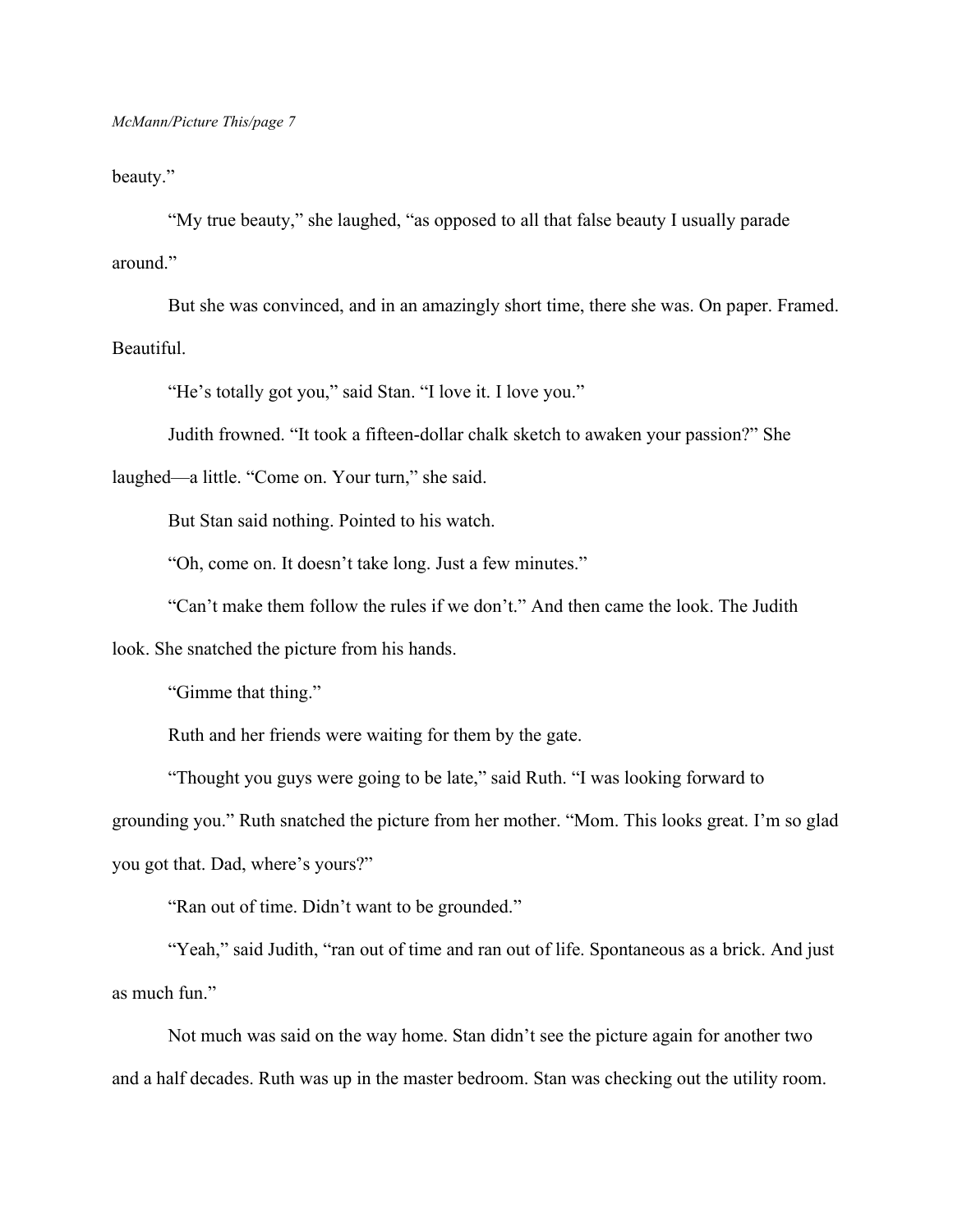He'd found the hidden scotch, and as he'd turned to go, there, covered in a thick coating of dust, was Judith. He cleaned her off with a tissue. Gazed at her for a few minutes. The likeness was really remarkable. He smiled. The gray-blue eyes held him. There was just a hint of blush. Probably the heat that day. Or the artist's embellishments. He'd caught the hair—the gentle waves. The color of honey. Yes, Judith had been a beauty. Until the anger took over. He went to the kitchen, found a few sheets of leftover packing paper, and wrapped Judith.

"Dad?" Ruth called from the top of the stairs. "Are you ready? I'm ready if you are."

"In a minute, dear." He hesitated. He walked back to the utility room. He replaced the portrait.

### **The Reluctant Passenger**

By the time Stan got to his car, he was cold. The late afternoon light was waning. Clouds, driven by gusts of wind, were moving fast. It smelled like snow. He opened the passenger's side rear door, set Judith carefully on the roof, and took out the down-filled jacket he always carried—just in case.

It happened then, as he pulled up the zipper. The sudden movement. Running. Darting, really. Something near the garden shed at the far end of the cottage. He stood by the car. Watching. Nothing.

"Hello," he called, but a gust stole the word. *Damn it.* The lakeside community had had some trouble with vandalism this season. Mostly drunk kids whose skill with a spray can exceeded their gift for spelling. But not by much. He should check. He started for the shed, not knowing what, or whom, he'd find. And then he stopped. *I'm fifty-five*, he thought. *This is stupid.*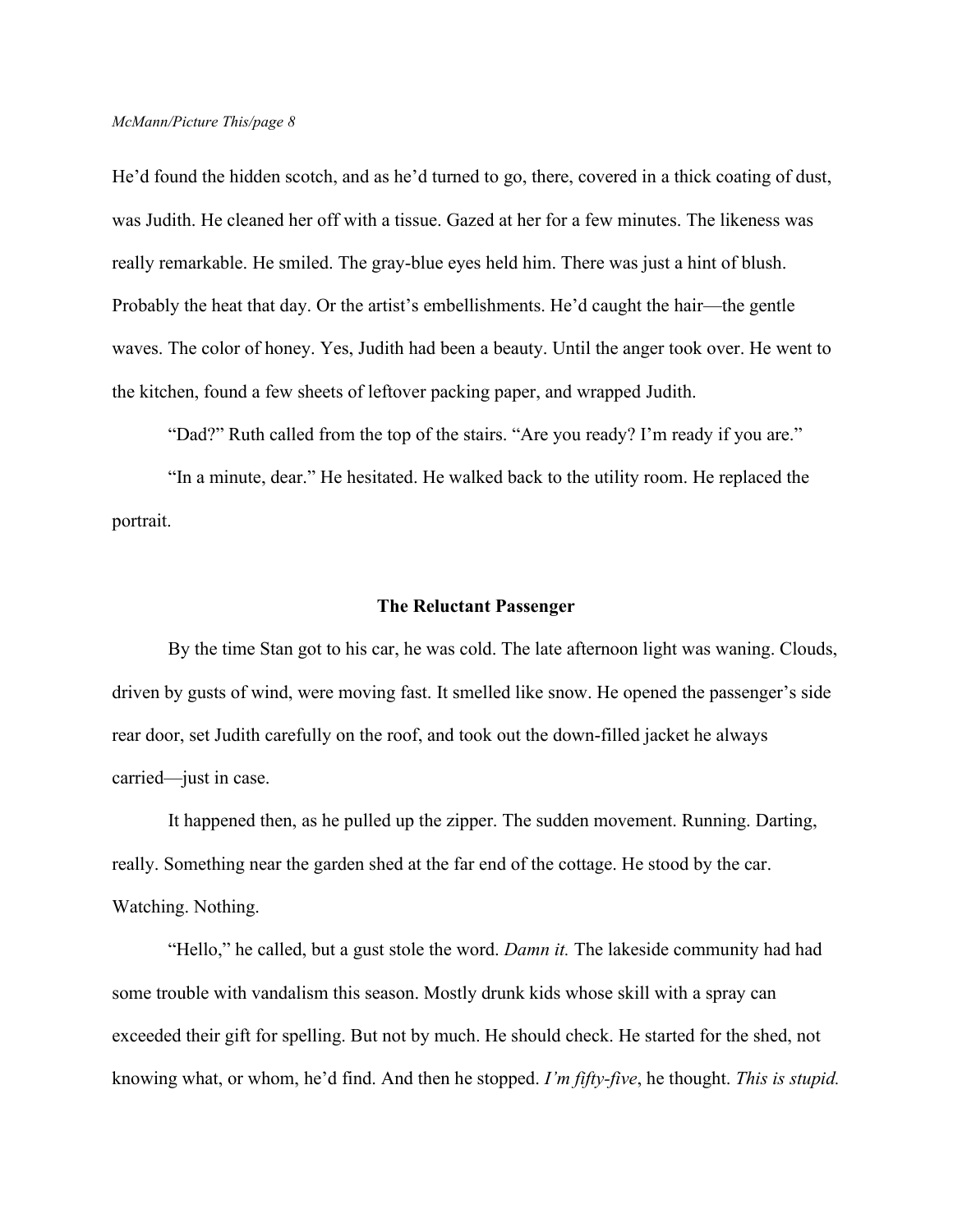*I'm stupid*. He was maybe thirty paces from the shed. He didn't move. He listened. He watched. The wind paused.

"Hello. Who's—who's there?"

No answer but the sudden rustling of dried leaves. The coyote bounded out from behind the shed and ran away toward the woods and the gate. Something dangled from its mouth. A rabbit. It had been transitioning from brown to white—the camouflage coat it wouldn't need this coming winter. There was no confrontation. The coyote had dinner plans. A wave of nausea swept over Stan. He swallowed hard. Stood perfectly still. Stared at the woods. Turned, finally, and headed back to his car. It must have been something in his eye. Both eyes. The wind. The grit. Tears.

He was shivering by the time he got into the driver's seat. He started the engine, turned up the heater, and waited for warmth. He switched on the radio, and the car filled with the sound of a weather report announcing a heavy snowfall warning for the city and surrounding areas. He turned it off. When he could feel some heat, he fastened his seat belt, put the car in gear, and still with the image of that poor, dead, dangling rabbit, he started out of the driveway. His eyes were blurry with tears. He didn't see the dark sedan parked near the end of the drive. He missed it by the thickness of a coat of paint. His heart pounding, he headed home. *There will be snow tonight*, he thought. *A blanket. A thick blanket that will bury everything. Bury me.* 

#### **A Visitor in the Night**

It had been a scotch night. It had certainly been a scotch night. The bottle of Johnnie Black—seriously depleted—stood on the counter, its cap lost, nowhere in sight. Stan cringed at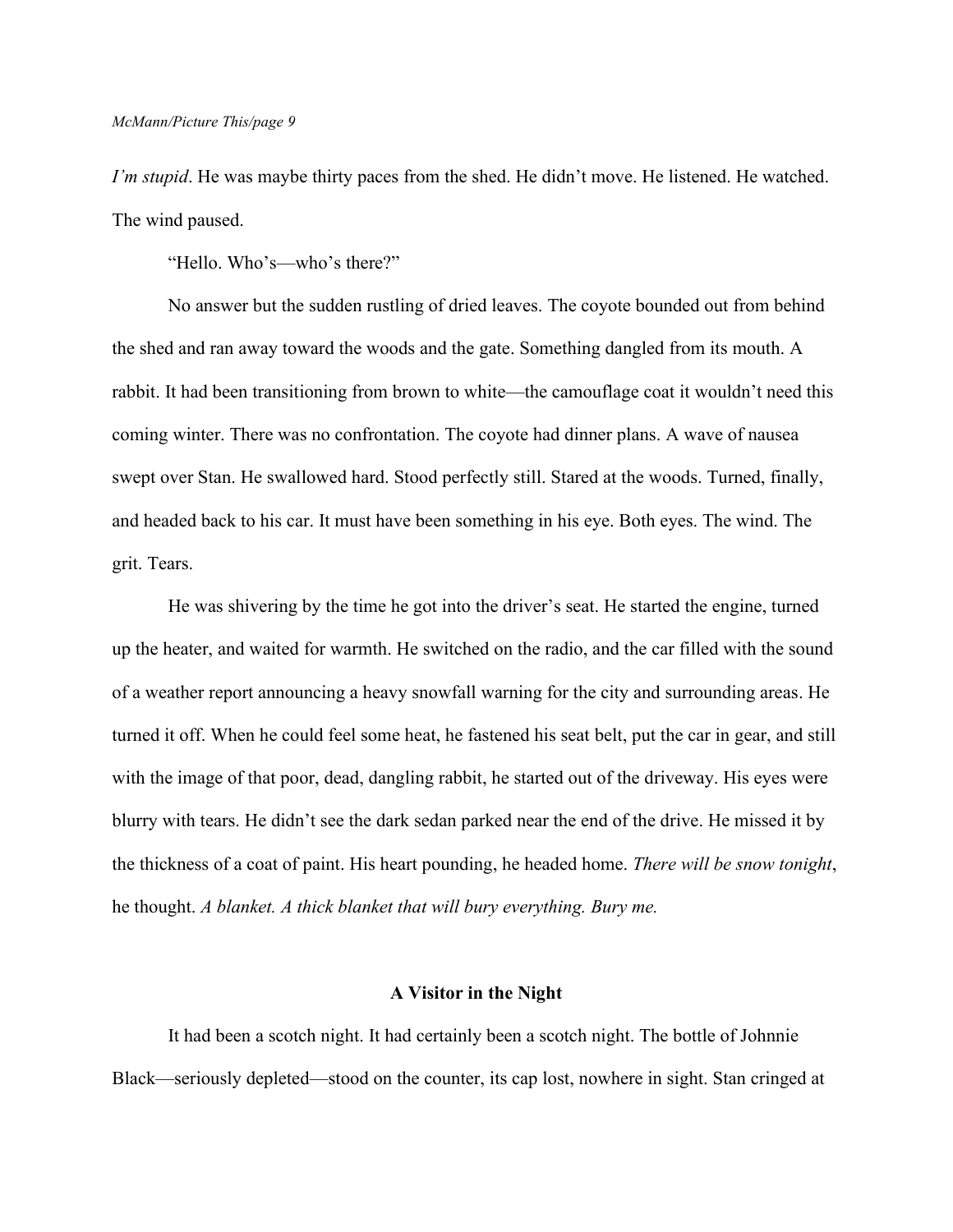the sound of the electric coffee grinder. His hand shook noticeably as he spooned coffee into the basket. As the drip machine began to perform its alchemy, he drank his second glass of water, and he took his second aspirin. Unsteadily, he poured cream into the bottom of a stained mug, one of the few left to him after the division of household goods, and as soon as it was ready, he poured fresh coffee up to the three-quarter level. No point in taking chances with unsteady hands. Even looking at the coffee seemed therapeutic. Then, for the first time that morning (or was it afternoon?), he thought to look out the window. As he raised the blind, he grimaced at the bright white of the previous night's snowfall. He looked away and carried the coffee to the kitchen table and sat down. He brought the mug toward his lips. Froze. Where was Judith's portrait?

In his mind, he tried to retrace his steps. And that was it. He remembered putting the picture on the roof of the car. He didn't remember putting it in the car. He remembered blotchy white and brown fur. Trotting. Lifelessness. Limp. Dangling. Like any number of people since the invention of the closed-in car, he'd been distracted and left something he valued on the roof, and now it was lost. He thought of the snow. It would have covered everything. Judith was lost.

"Well," he said aloud. "It's futile but I'd better try." He dressed, found his winter jacket, and headed for the back door. He flung it open, and as he rushed outside, he knocked over the package that had been leaning against the house where someone was sure he would find it.

"It can't be you," he said to the package. It was still dressed in its brown packing paper. He lifted it up and brushed the snow from it. There was a white label stuck to the front. He read it.

"Believe you dropped this," it said.